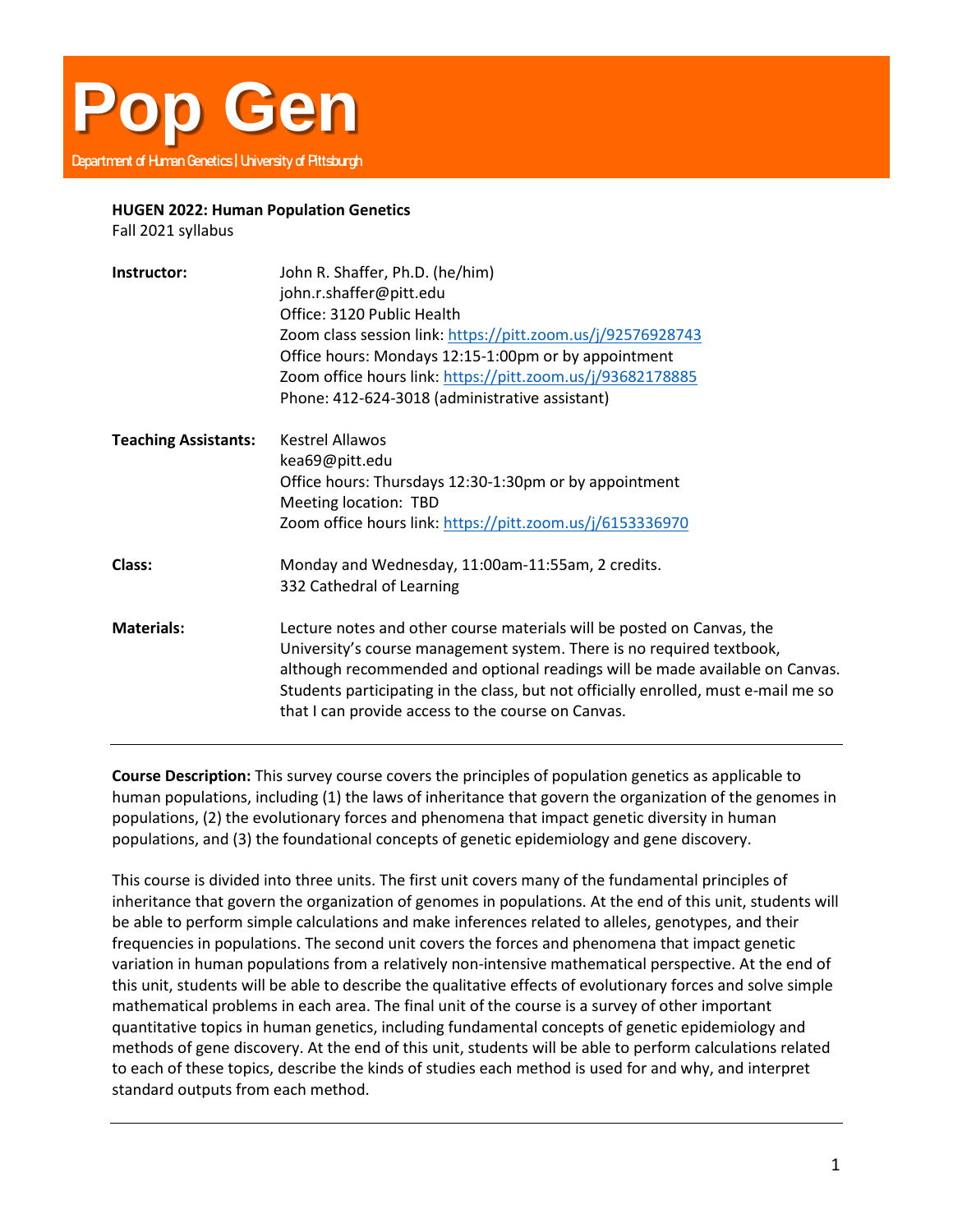**Learning Objectives:** After completion of this course, students will be able to

- apply the Law of Hardy-Weinberg Equilibrium and its assumptions to calculate allele and genotype frequencies
- predict the consequences of genetic inheritance and recombination in populations including the concepts of linkage and linkage disequilibrium
- interpret the qualitative effects of violations of Hardy-Weinberg Equilibrium and solve simple quantitative problems demonstrating these effects
- express the fundamental goals and principles of genetic epidemiology by modeling genotypephenotype relationships, quantitative traits, and heritability
- interpret results from gene discovery methods such as linkage analysis and large-scale genetic association studies, and critically evaluate the strengths, limitations, and appropriate applications of these methods.

**Prerequisites:** There are no firm prerequisites. Introductory coursework in genetics, biostatistics, and epidemiology may prepare students for this course, but these are not absolutely required prerequisites.

Genetics refresher: Students seeking to brush up on fundamental genetics concepts may benefit from exploring the online resource "DNA from the beginning" (http://www.dnaftb.org/) which covers the prerequisite material related to genetics.

Statistics refresher: Students seeking tutorials on basic statistics may benefit from the Web Interface for Statistics Education (WISE, http://wise.cgu.edu/).

**Assessments and Grades:** Final grades will be determined based on students' performance on five takehome exams, as well as participation during in-class discussions and demonstrated effort on homework. The breakdown is as follows:

| Unit 1 Exam            | 20% |
|------------------------|-----|
| Mid-Unit 2 Exam        | 15% |
| Unit 2 Exam            | 20% |
| Mid-Unit 3 Exam        | 15% |
| Unit 3 Exam            | 20% |
| Homework/Participation | 10% |

There is no pre-determined numeric grading scale and students' cumulative performance across all assessments will lead to an assigned letter grade based on the following rubric. A: the student demonstrates mastery of all learning objectives; B: the student demonstrates competency in all learning objectives and mastery of some; C: the student demonstrates competency in all learning objectives; D: the student demonstrates competency in most learning objectives with significant deficiency in one or more objectives; F: the student fails to demonstrate competency in most learning objectives.

**Homework:** Homework will be assigned regularly throughout the semester. Students are encouraged to work cooperatively on assignments, but must turn in final written work that is their own. Homework is not graded for correctness, but will be scored for effort and completeness.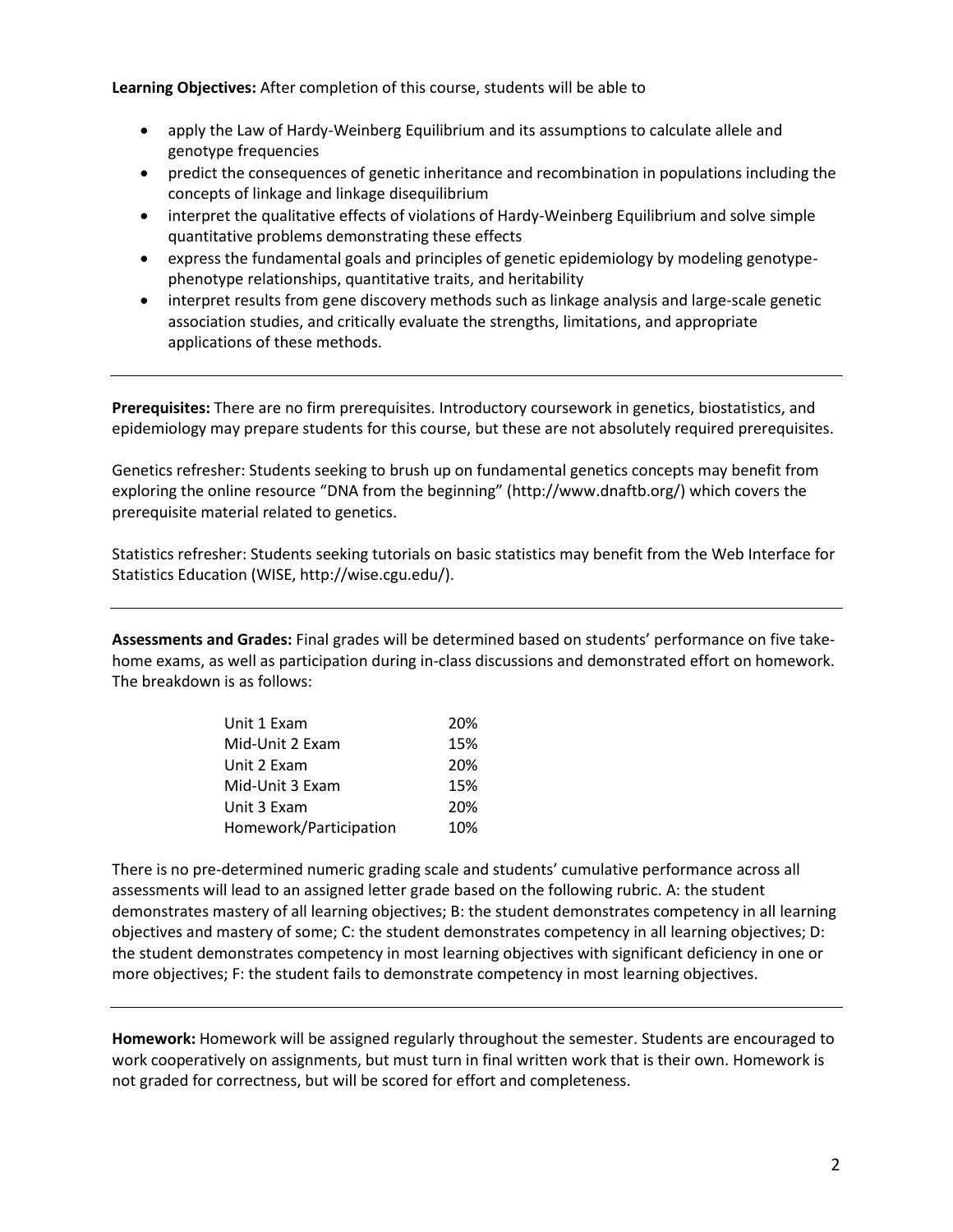Homework is one of the principal methods I use to see how you are doing and serves as a low-stakes opportunity to self-assess your understanding of the material. Many homework problems are re-used from year to year, and old solutions exist. If you look at those before you do the homework, neither you nor I will know if you are having problems with the material until it is too late. The material covered in this class is not the type of content that you can learn without doing practice problems.

Homework will be submitted electronically. You may handwrite and scan or type your homework, but if you type, please make sure that you do not leave out intermediate steps of calculations. I need to be able to tell if you are actually doing the problem correctly or if you are just getting the right (or wrong) answer by accident. If you handwrite and scan your homework, please use a scanner or scan app on your phone/device rather than a regular photo. Feel free to edit the layout of the homework documents to add more space for handwritten solutions, if needed.

Please make sure you read the solutions to all homework assignments. There is a lot of information in there that goes beyond simple solutions to the problems. Consider this to be a part of the course reading assignments.

**Take-home Exams:** There will be five take-home exams during the course. Take-home exams are open notes and will require a calculator. Students are **not** permitted to work together on take-home exams, nor seek any outside help.

**Recommended and optional readings:** Review articles and original research articles corresponding to class lectures will be made available on Canvas. These include the following list of readings, which are subject to change.

- Mayo O. A century of Hardy-Weinberg equilibrium. *Twin Res Hum Genet*. 2008;11(3):249-256.
- Slatkin M. Linkage disequilibrium--understanding the evolutionary past and mapping the medical future. *Nat Rev Genet*. 2008;9(6):477-485.
- Zhang Y, Syed R, Uygar C, et al. Evaluation of human leukocyte N-formylpeptide receptor (FPR1) SNPs in aggressive periodontitis patients. *Genes Immun*. 2003;4(1):22-29.
- Mitchell-Olds T, Willis JH, Goldstein DB. Which evolutionary processes influence natural genetic variation for phenotypic traits? *Nat Rev Genet*. 2007;8(11):845-856.
- Hurst LD. Fundamental concepts in genetics: genetics and the understanding of selection. *Nat Rev Genet*. 2009;10(2):83-93.
- Soskine M, Tawfik DS. Mutational effects and the evolution of new protein functions. *Nat Rev Genet*. 2010;11(8):572-582.
- Baer CF, Miyamoto MM, Denver DR. Mutation rate variation in multicellular eukaryotes: causes and consequences. *Nat Rev Genet*. 2007;8(8):619-631.
- Barbujani G, Ghirotto S, Tassi F. Nine things to remember about human genome diversity. *Tissue Antigens*. 2013;82(3):155-164.
- Bryc K, Durand EY, Macpherson JM, Reich D, Mountain JL. The genetic ancestry of African Americans, Latinos, and European Americans across the United States. *Am J Hum Genet*. 2015;96(1):37-53.
- Holsinger KE, Weir BS. Genetics in geographically structured populations: defining, estimating and interpreting F(ST). *Nat Rev Genet*. 2009;10(9):639-650.
- Lander ES. Initial impact of the sequencing of the human genome. *Nature*. 2011;470(7333):187- 197.
- Nordsletten AE, Larsson H, Crowley JJ, et al. Patterns of nonrandom mating within and across 11 psychiatric disorder. *JAMA Pyschiatry*. 2016.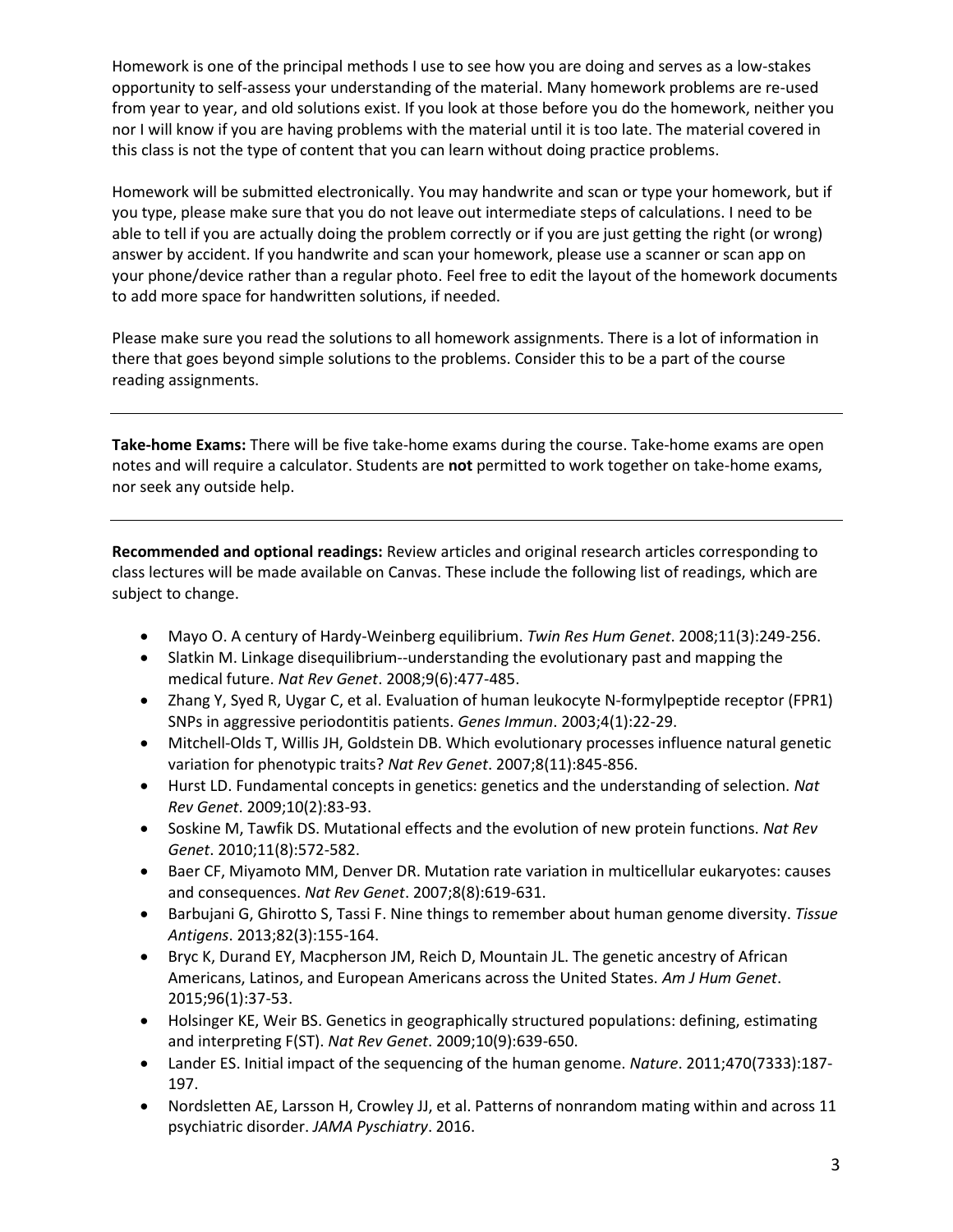- Robinson MR, Kleinman A, Graff M. Genetic evidence of assortative mating in humans. Nature Hum Behav. 2017;1:0016.
- Balding DJ. A tutorial on statistical methods for population association studies. *Nat Rev Genet*. 2006;5(7):781-791.
- Visscher PM, Hill WG, Wray NR. Heritability in the genomics era--concepts and misconceptions. *Nat Rev Genet*. 2008;9(4):255-266.
- Manolio TA. Bringing genome-wide association findings into clinical use. *Nat Rev Genet*. 2013;14(8):549-558.
- Kruglyak L. The road to genome-wide association studies. *Nat Rev Genet*. 2008;9(4):314-318.
- Karlsson EK, Kwiatkowski DP, Sabeti PC. Natural selection and infectious disease in human populations. *Nat Rev Genet*. 2014;15(6):379-393.
- Chaissan MJ, Wilson RK, Eichler EE. Genetic variation and the de novo assembly of human genomes. *Nat Rev Genet*. 2015;16(11):627-640.
- Seunggeung L, Abecasis GR, Boehnke M, et al. Rare-Variant Association Analysis: Study Designs and Statistical Tests. *Am J Hum Genet*;95(7)5-23.
- Metzker ML. Sequencing technologies the next generation. *Nat Rev Genet*. 2010;11(1):31-46.
- Ott J, Wang J, Leal SM. Genetic linkage analysis in the age of whole-genome sequencing. *Nat Rev Genet*. 2015;16(5):275-284.

For students interested in a supplemental textbook, there are a number of good options available. Much of the material covered in Units 1 and 3 is described (sometimes in greater detail) in Ziegler and König. The material covered in Unit 2 is presented at a similar level in Relethford.

- Ziegler A, König IR. *A Statistical Approach to Genetic Epidemiology*. 2<sup>nd</sup> ed. 2010. Wiley-Blackwell. ISBN-13: 978-3527323890
- Relethford J.H. *Human Population Genetics*. 2012. Wiley-Blackwell. ISBN-13: 978-0470464670

**Accommodation for Students with Disabilities:** If you have a disability for which you are or may be requesting an accommodation, you are encouraged to contact both your instructor and Disability Resources and Services, 140 William Pitt Union, 412-648-7890 as early as possible in the term.

**Academic Integrity Statement:** All students are expected to adhere to the school's standards of academic honesty. Cheating/plagiarism will not be tolerated. The Graduate School of Public Health's policy on academic integrity, which is based on the University policy, is available online in the Pitt Public Health Academic Handbook www.publichealth.pitt.edu/home/academics/academic-requirements. The policy includes obligations for faculty and students, procedures for adjudicating violations, and other critical information. Please take the time to read this policy.

**Sexual Misconduct, Required Reporting, and Title IX Statement:** The University is committed to combatting sexual misconduct. As a result, you should know that University faculty and staff members are required to report any instances of sexual misconduct, including harassment and sexual violence, to the University's Title IX office so that the victim may be provided appropriate resources and support options. What this means is that as your professor, I am required to report any incidents of sexual misconduct that are directly reported to me, or of which I am somehow made aware.

There are two important exceptions to this requirement about which you should be aware: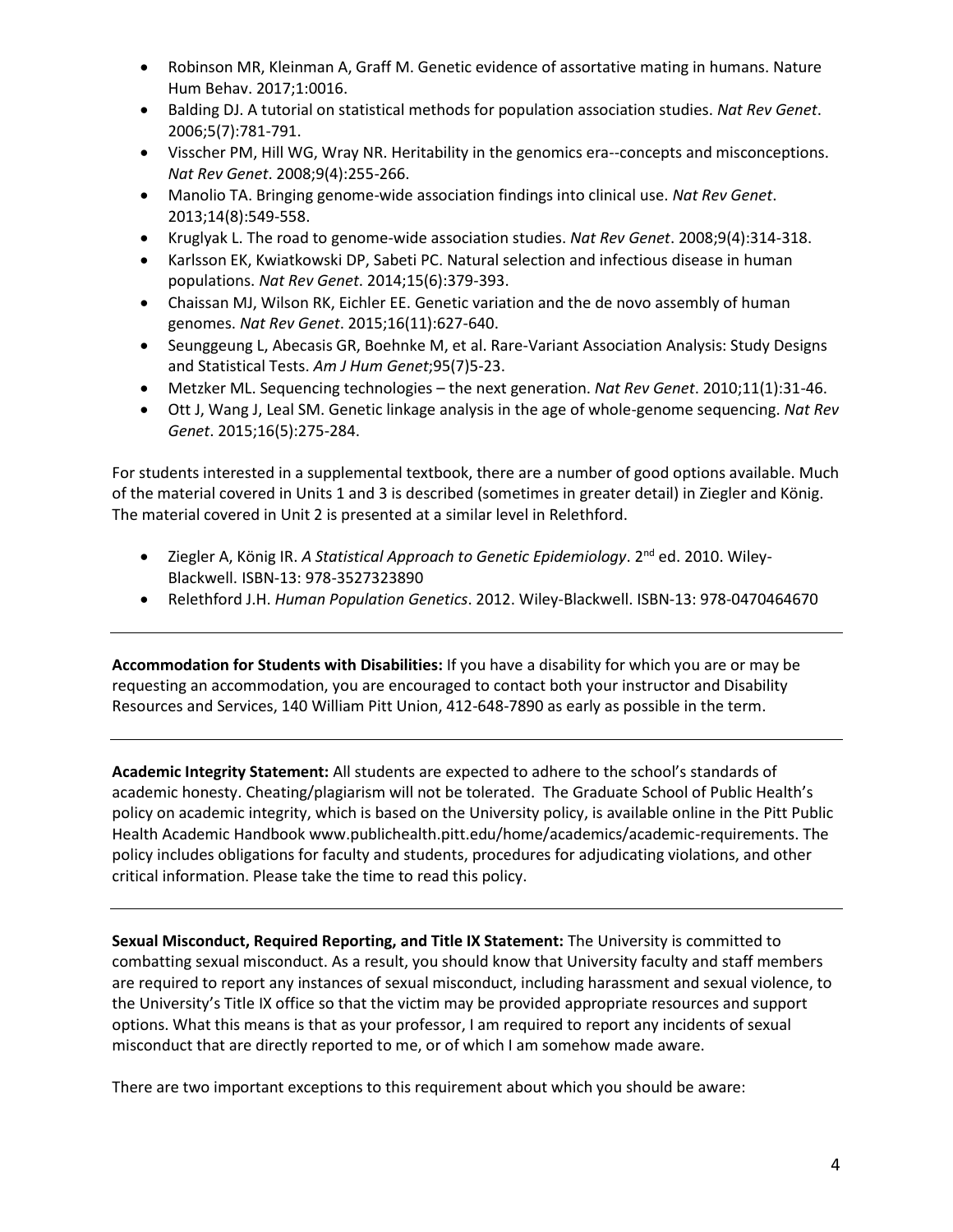A list of the designated University employees who, as counselors and medical professionals, do not have this reporting responsibility and can maintain confidentiality, can be found here: https://www.diversity.pitt.edu/civil-rights-title-ix/make-report/report-form

An important exception to the reporting requirement exists for academic work. Disclosures about sexual misconduct that are shared as part of an academic project, classroom discussion, or course assignment, are not required to be disclosed to the University's Title IX office.

If you are the victim of sexual misconduct, Pitt encourages you to reach out to these resources:

- Title IX Office: 412-648-7860
- SHARE @ the University Counseling Center: 412-648-7930 (8:30 A.M. TO 5 P.M. M-F) and 412-648- 7856 (AFTER BUSINESS HOURS)

If you have a safety concern, please contact the University of Pittsburgh Police, 412-624-2121.

Other reporting information is available here: https://www.diversity.pitt.edu/civil-rights-title-ixcompliance/make-report

**Diversity Statement:** Pitt Public Health Diversity Statement | Effective Academic Year 2021‐22

The University of Pittsburgh Graduate School of Public Health considers the diversity of its students, faculty, and staff to be a strength and critical to its educational mission. Pitt Public Health is committed to creating and fostering inclusive learning environments that value human dignity and equity and promote social justice. Every member of our community is expected to be respectful of the individual perspectives, experiences, behaviors, worldviews, and backgrounds of others. While intellectual disagreement may be constructive, no derogatory statements, or demeaning or discriminatory behavior will be permitted.

If you feel uncomfortable or would like to discuss a situation, please contact any of the following:

- the course director or course instructor
- the Pitt Public Health Associate Dean responsible for diversity and inclusion
- the University's Office of Diversity and Inclusion at 412‐648‐7860
- https://www.diversity.pitt.edu/civil-rights-title-ix/make-report/report-form (anonymous reporting form)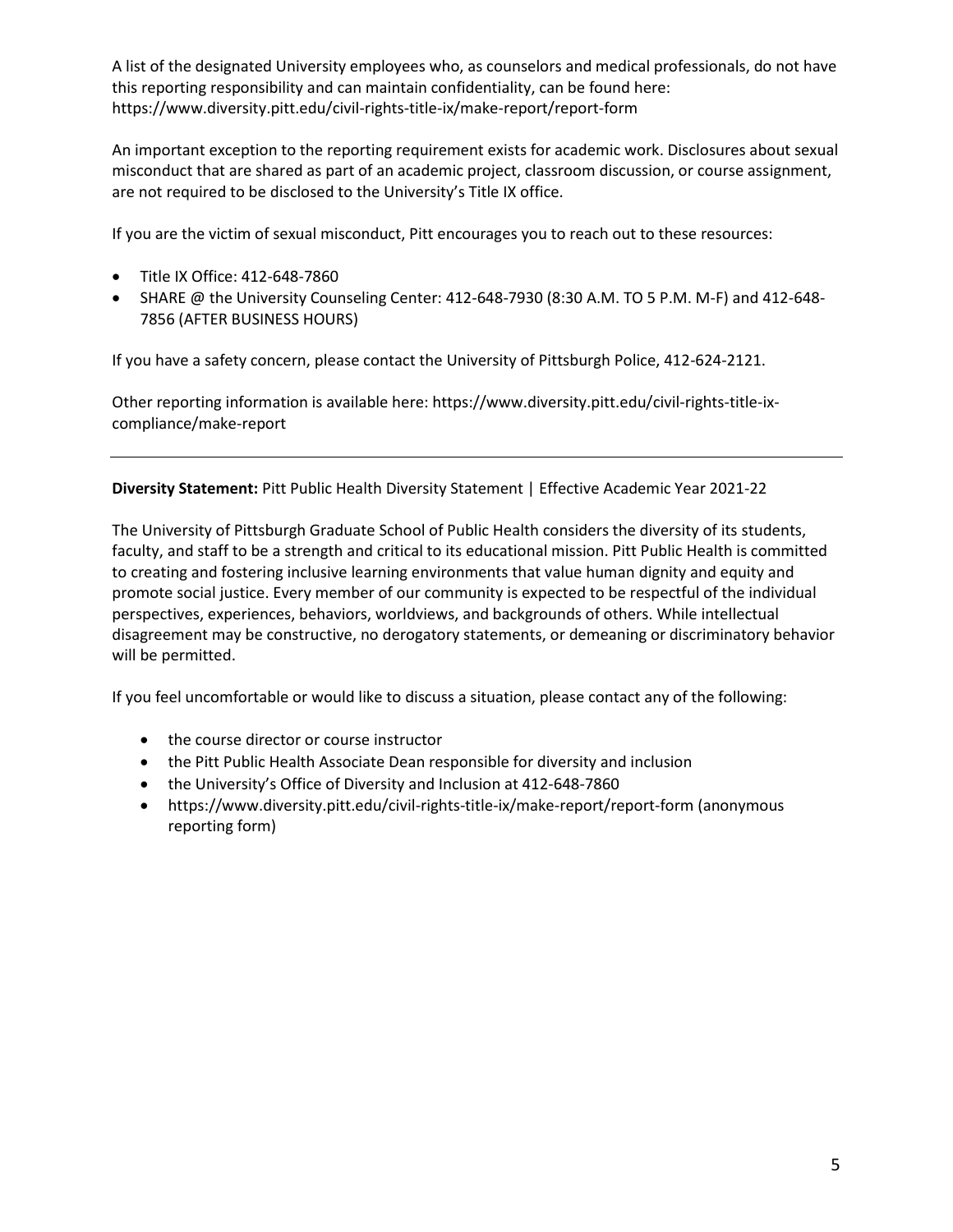## **COVID-19 Statement**

I want to acknowledge the atypical nature of teaching and learning during this continuing pandemic. We will follow the plans and policies enacted by the University and School of Public Health, which may change in response to the evolving threat to our health and safety.

**Zoom-optional for the first two weeks:** During the first two weeks of the semester (Aug.27th to Sept. 10<sup>th</sup>) my plan is that class will be held in person with the option to participate synchronously via Zoom. This plan can be adapted based on the number of students choosing to attend in person and remotely and the quality of the hybrid learning experience.

**Rules for in-person learning:** The initial plan is to hold this course in person. Form-fitting masks are required. Food and beverage consumption is prohibited in the classroom. Physical distancing is not required per University policy, but 3 feet (1 meter) physical distancing is strongly encouraged by Pitt Public Health.

**Back-up plan for remote learning:** While the initial plan is for the class to be held in person (with optional Zoom participation until Sept.  $13<sup>th</sup>$ ), if local pandemic conditions necessitate moving this course to remote technologies, online participation in the "in-class" activities will be conducted synchronously through Zoom. This back-up plan can be adjusted as needed based on what works best for us.

**Canvas:** The University's course management system is Canvas, which is where course materials such as lecture notes, homework assignments, readings, and lecture recordings will be posted. In addition to distributing materials, Canvas will also be used as the portal for submitting and receiving feedback on homework assignments and exams. Canvas can be accessed via web browser or phone/portable device apps.

**Lecture recordings:** Live class sessions will be recorded and made available on Canvas after class for asynchronous viewing. Students are not required to be recorded. If you have questions but do not want to be recorded, please request that I pause the recording, or meet with me or the TA during office hours. Please do not make your own recordings. Please do not distribute class recordings, such as reposting them elsewhere online. Per University policy recorded lectures cannot be retained after the end of the semester.

**Pre-recorded material:** While the majority of the course material will be covered in class, some material may be also be pre-recorded and posted online. For example, some refresher material will be posted online. Likewise, if we do not get through the lecture material in allotted class time, the remainder may be posted online for asynchronous viewing. Further, if we find that we would prefer to reserve more in-class time for discussion, working out practice problems, or answering questions, some of the lecture material may be pre-recorded and posted online.

**Homework:** Homework is a key component of this course. For most lectures there will be a corresponding homework assignment, which will be provided on Canvas as a document in Word and PDF formats. The nature of the course material often lends itself best to solving homework problems by hand. Therefore, I would encourage you to write out your homework solutions for math problems either on printouts or notebook paper. Free phone/device apps are available for scanning handwritten homework. I recommend Evernote Scannable, which will yield a far better electronic version than a regular photo. The Apple iOS Notes app and the Android Google Drive app also have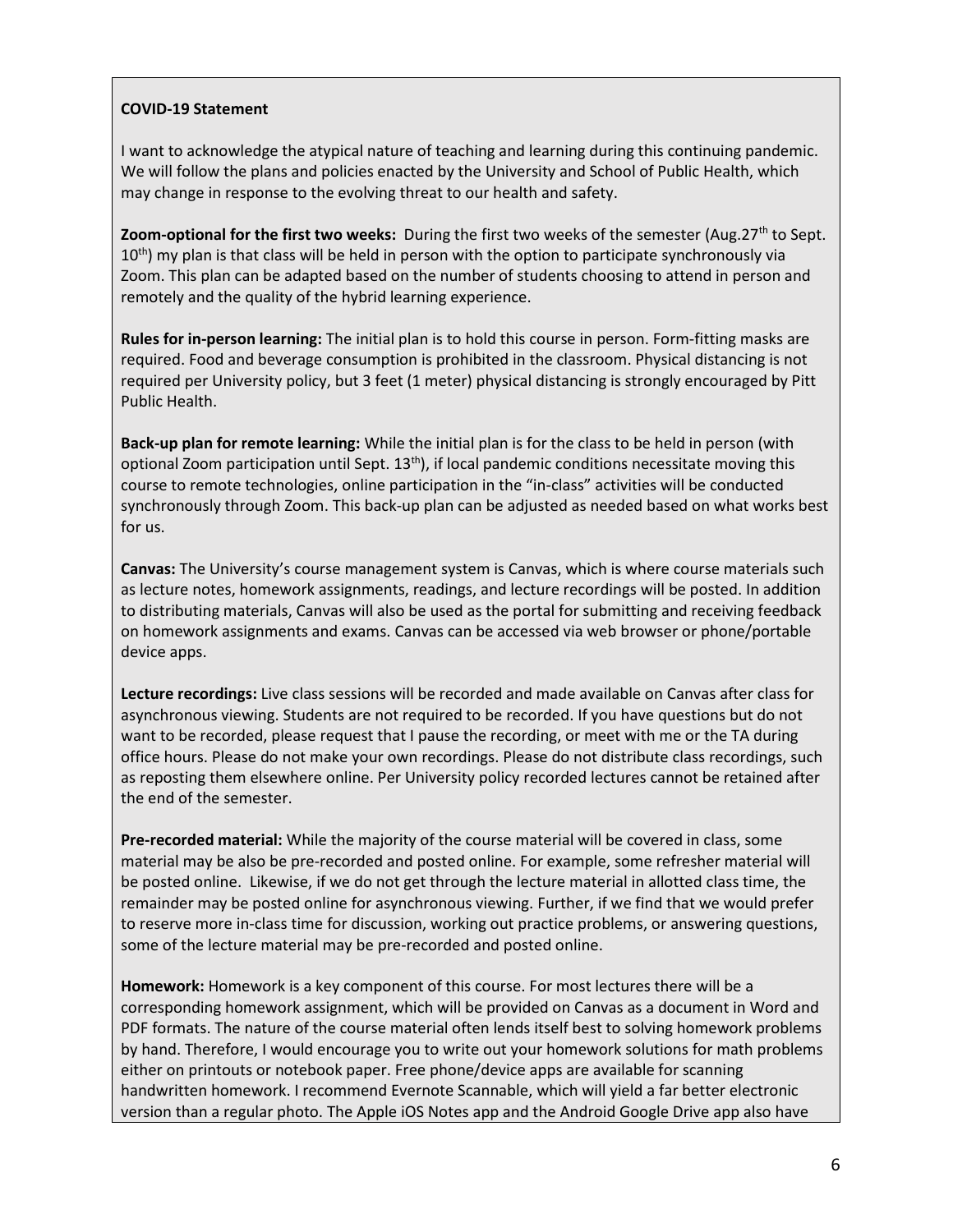scan features. All completed homework will be submitted electronically through Canvas. You can upload PDF scans of handwritten work, typed PDF files or Word documents.

**Exams:** All exams will be take-home, meaning that they will be completed outside of the regular class time. Exams are open note and will require a calculator. I will either: (1) post each exam as a PDF on Canvas and have students submit answers as a single file upload, the same process as the homework, or (2) use the built-in Quiz feature within Canvas.

**Engagement and participation:** Meaningful engagement in a course benefits student learning. Completing the homework assignments and attending lectures are two of the major ways that students will participate in this course. Lectures will include some practice problems and discussions, providing opportunities for students to engage with the material.